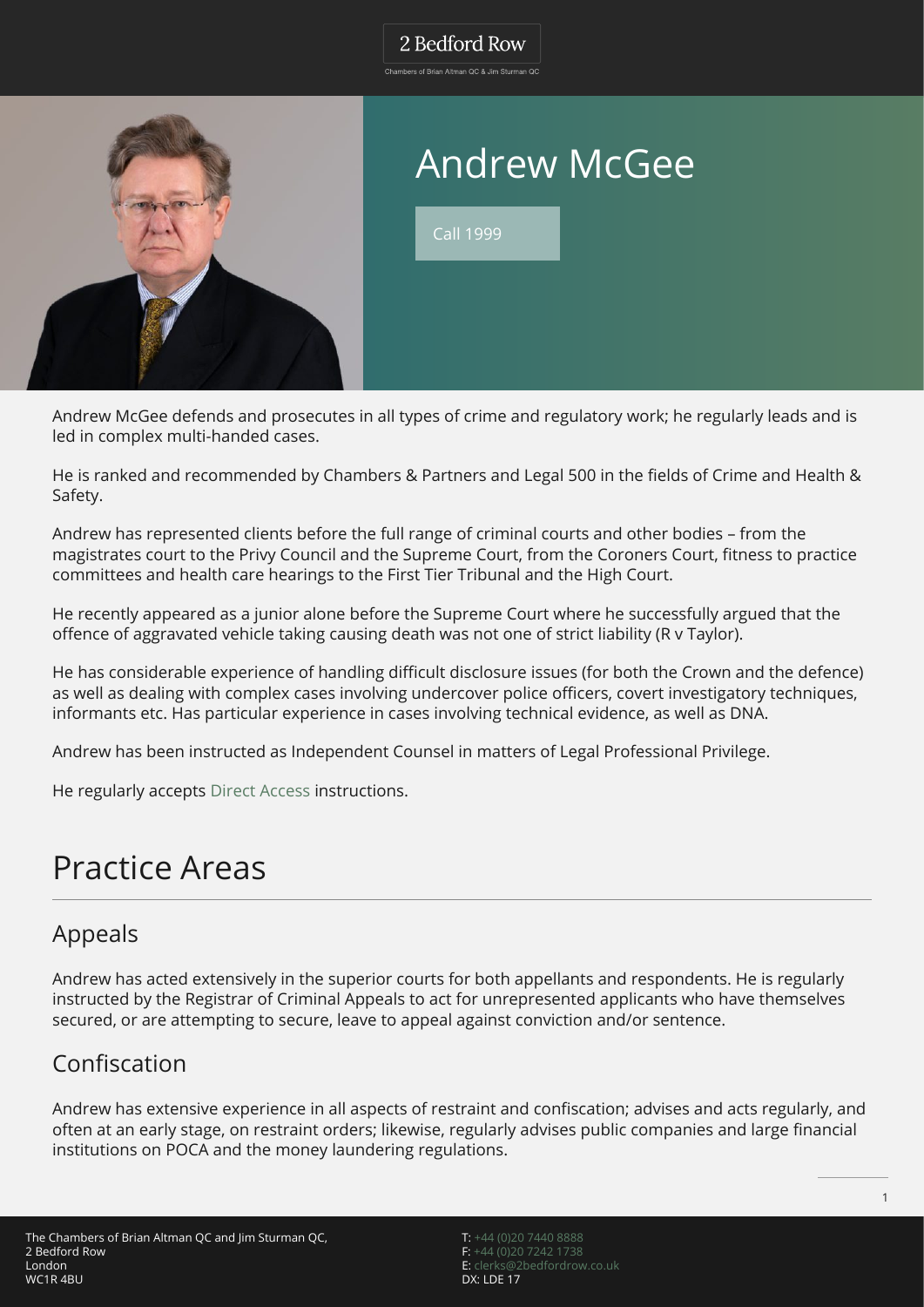### Defence

Andrew has defended in a wide range of cases, from very large-scale drugs matters through theft and armed robbery to serious offences against the person, ranging from murder, attempted murder, section 18, kidnap, poisoning, rape and other serious sexual offences.

#### Environmental

Andrew has extensive experience acting for public companies and others prosecuted under the provisions of the Environmental Protection Act (and associated regulations), as well as criminal prosecutions brought under planning legislation (e.g. the Planning Act 1990 [Listed Buildings and Conservation Areas]).

He is a list A prosecutor on the regulatory list for the Environment Agency.

#### Fraud

Andrew is often instructed in heavyweight frauds; mortgage fraud, share fraud, large scale fraudulent trading etc.

### Health & Safety

Andrew is very experienced in Health & Safety work, having both defended and prosecuted individuals and companies in manslaughter and general Health & Safety prosecutions.

He is a list A prosecutor on the regulatory list for the Health & Safety.

#### Regulatory

Andrew has considerable experience prosecuting and defending before regulatory bodies in the health field; the General Optical Council, the General Dental Council, as well as acting in PCT proceedings and before the First Tier Tribunal.

He also prosecutes for the CPS, as well as advising and acting for several public authorities in private and regulatory prosecutions.

## Memberships

- Association of Regulatory & Disciplinary Lawyers
- Criminal Bar Association
- South Eastern Circuit